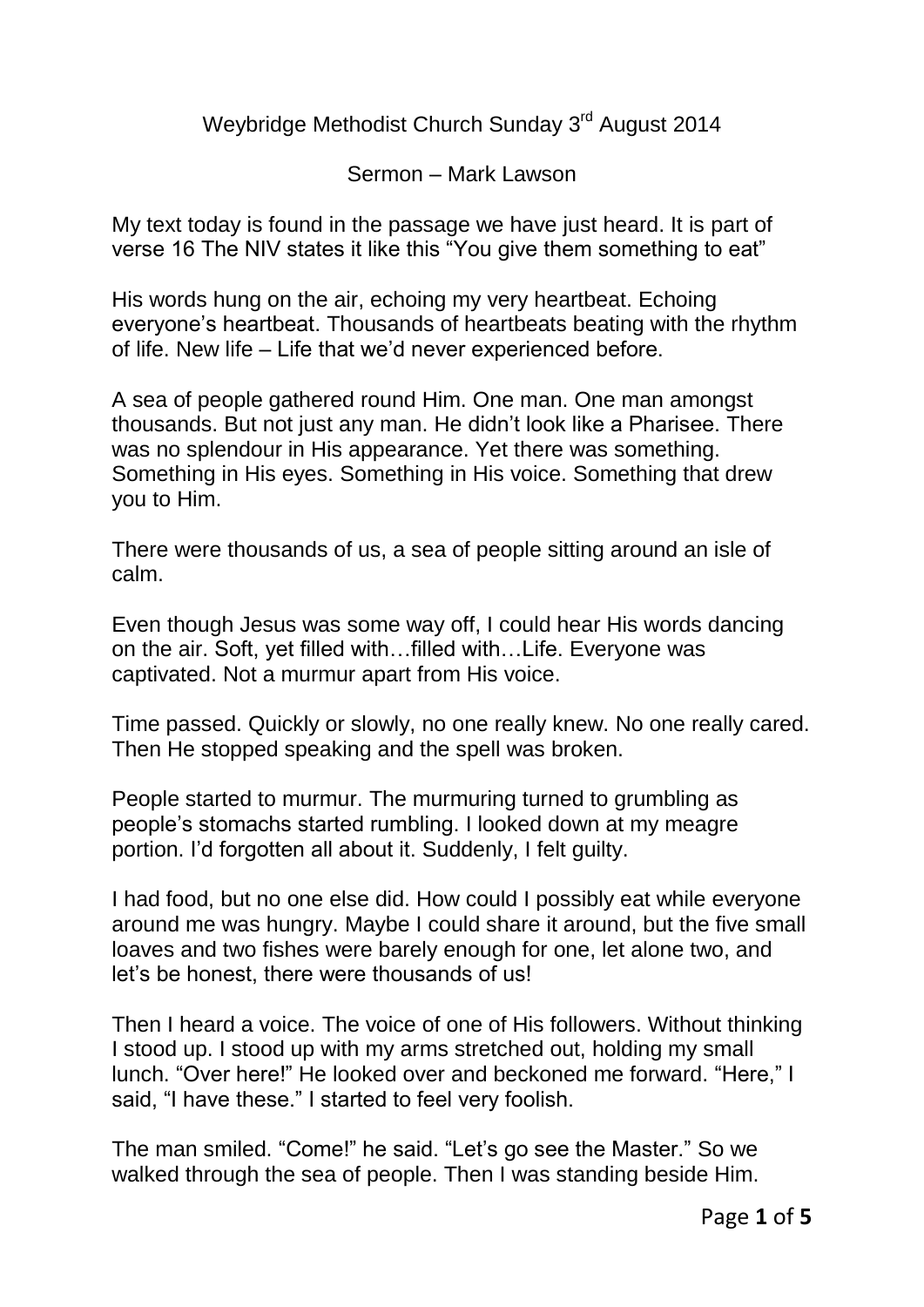He looked up and smiled, His eyes bright like burnished bronze. "You can have these," I said, feeling even more helpless. He smiled again and the helplessness vanished. He took my lunch and prayed. Prayed to His Father in Heaven.

Then He broke the bread and the fish and started giving it to His followers to give to the people. Then something happened. Something miraculous. The fish kept coming and coming. The bread kept coming and coming. Bread and fish were everywhere. The sea of grumbling was calmed as hungry stomachs were satisfied. As I said, there were thousands of us.

He said He was the 'Bread of Life'. I felt so small. I only had five small loaves and two fish. But I knew. I knew more than I had ever known anything else before in my life. He was telling the Truth.

Something perhaps of the feeling of the boy as he encountered Jesus. This is such a well known story, and rightly so. It is very important story recording this miracle. It is so important that all the gospel writers included it and it is the only miracle talked about by all of them. The boy is only mentioned in John's version but that doesn't mean it isn't true, it is just that it was a specific thing he remembered!

The crowd where entranced and captivated by Jesus. We are told that he Had compassion on them (before the food issue) he healed those that need it and also spoke about the kingdom of God. We don't have any more details than that. I am not sure what he said was important for us to know. What I believe we should focus on is that the people, the crowd followed Jesus to the place he had withdrawn to.

It had been a difficult period for Jesus, rejected at Nazareth and then finding out that John the Baptist had just been beheaded. There would have been a close bond between them even if they rarely met; well not many encounters are recorded anyway!

Jesus wanted to be alone to reflect, talk to his father in heaven and to gather himself for what was coming next. I find it interesting that it must have been leaked where he was going as they got there before him. I would have been annoyed and frustrated, but not Jesus he had compassion. The people came in numbers. Some perhaps to hear what he had to say, some to see healing, some to receive healing.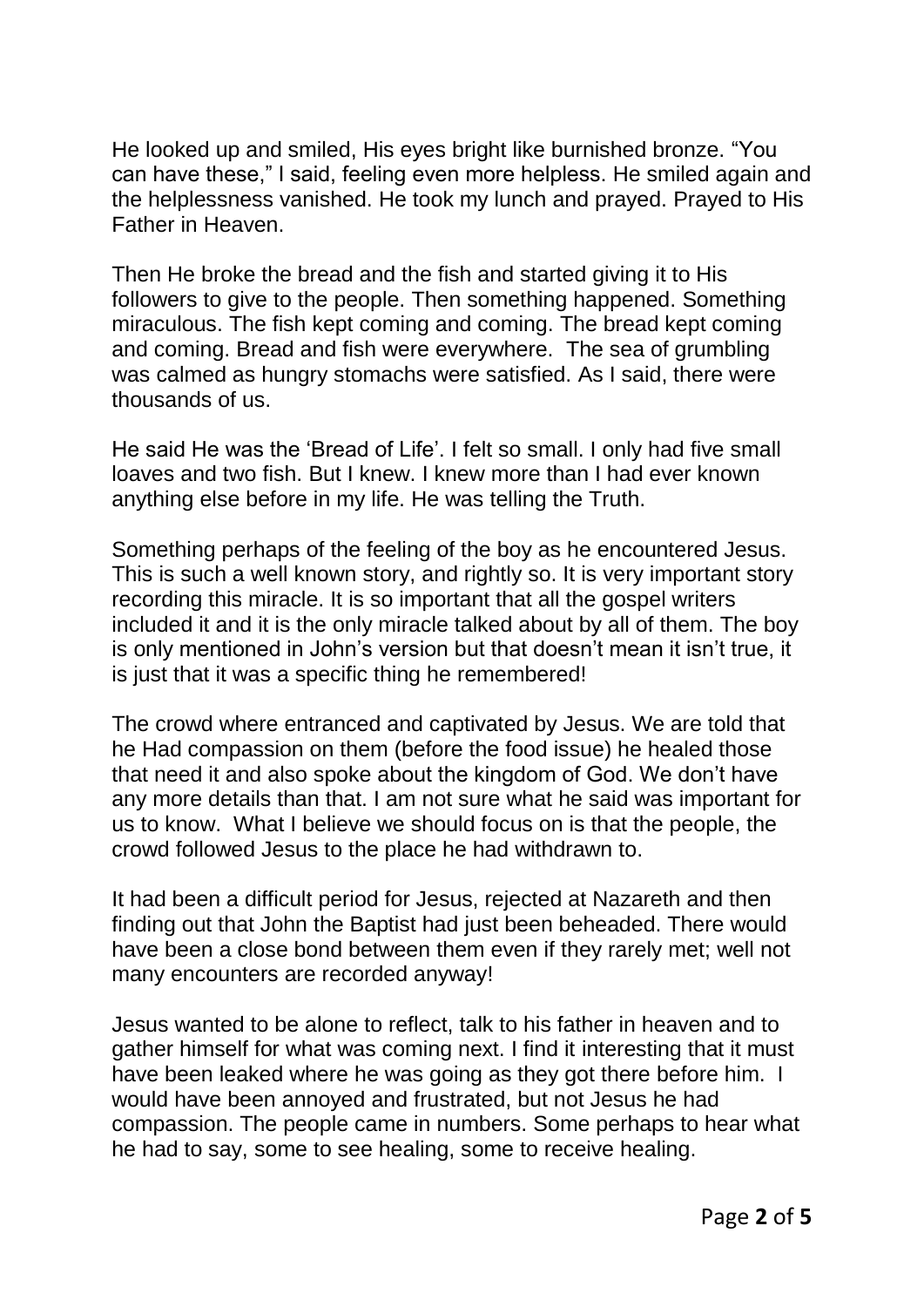We need to want to come to Jesus, to be thirsty for truth and wisdom and for Power of the HS. Isaiah's encouragement is an all inclusive one "Come All you who are thirsty" It is for anyone who thirsts after God. Jews, Greeks and Gentiles alike.

As we approach him and we get closer to his perfection we can see our failings or unclean desires and disobedience. We may be embarrassed by this but also as we get closer, as did the boy, you see Jesus and see the compassion in his eyes, yes compassion not judgement. This is for all of us who want to know the truth about life death and the hereafter, what it takes to have wisdom to enable us to live as God wants us to live, where we can seek to have the HS within us to overflowing. Overflowing so that the power Jesus had so we can also see New life, healing and discipleship flow from God through us to the world.

What are you thirsty for this morning?? I urge you to make it Jesus!! Once we thirst for God and draw closer to him he will satisfy our needs.

We all have sinned / done wrong we are able to go to God the Father via Jesus again and again. If you lost that loving feeling, the feeling of joy of forgiveness feeling down trodden and lost come to Jesus again, right now (and at every opportunity) to receive God forgiveness through the death and resurrection of Jesus, who has paid the debt of us all. when we thirst, long for, seek him, need him and call after him.

This makes sense of our Isaiah reading earlier. Come buy and eat come buy wine and milk without money! The things of life are free to us, as Jesus has already bought everything you need. We need to want it and live in the good of it.

If you have never asked Jesus to forgive you for all your wrong doings I urge you, even if you have attended this or another church for many years , if you have never sought forgiveness I urge you not to hold off any longer. The relief and joy you will feel is indescribable!

The crowd would have marvelled over the miracle, we know it was near Passover and to all on that where there would understand and get the connection to the manna that fed their ancestors when in the wilderness. This is recounted at every Passover. Here is another symbol of what God is doing. Just as God granted freedom for the Jews, Jesus is showing that there is a greater freedom. Later he explains that he is the Bread of Life. People would be full of wonder when he said that. DO we also catch the depth of what Jesus said?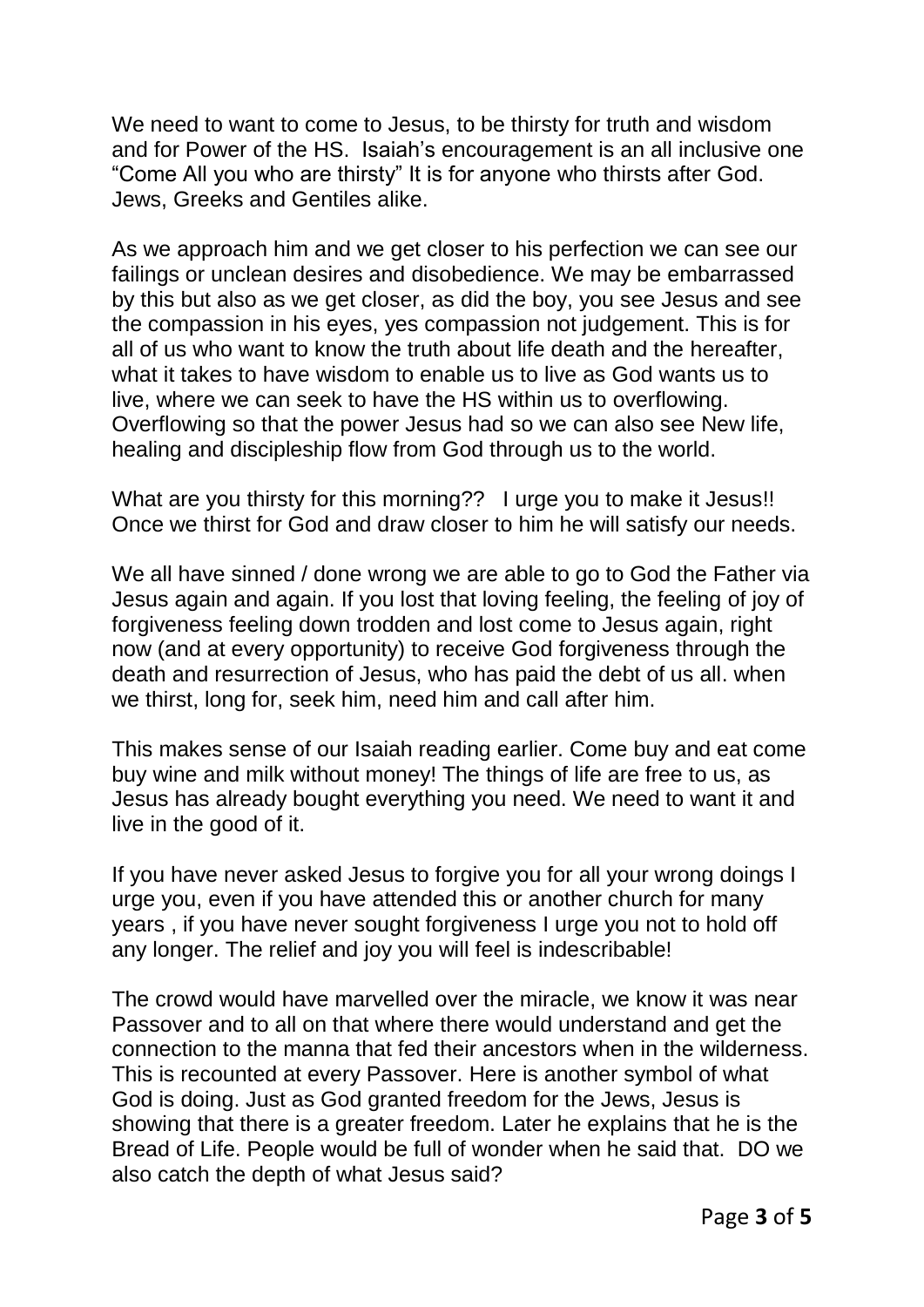The crowd couldn't buy their food, they didn't have a choice, there was no menu, however what he wanted them to have he freely gave.

What is Jesus trying to give you this morning?

IS he calling you to read his word more, to study and explore the truths contained? Is he calling you to spend more time with him in your daily life, beyond devotional time, church time and prayers late at night??

Is he calling you to a truly closer walk with him, to receive the discipline that disciples need to follow so that you can grow more like Jesus? Does he want you to give the HS that is within you a freer rein so that you can exercise the gifts of sprit as well grow the fruit of being filled and living with the HS?

Is he prodding you to even ask him to give you a thirst for him? What are you thirsty for this morning? What is God desiring of you this morning?

BTW we often pray and ask for more of God in our lives, don't we? Well I believe God is saying to us that he wants more of your life to be directed to him and for him. A plan for your spiritual growth!

In Jesus we see the practical side of the miracle He shared the food with the disciples, who in turn fed the thousands.

Guess what! Jesus wants us to be his hands today in this world – I know we know this but do we live it? Jesus was full of compassion, even when times were hard, disowned in Nazareth and John's murder. But he still embraced the opportunity to show love and compassion, to meet their spiritual needs, their health needs and food needs.

As we move to meet the needs in this area we bring what we have, it may not seem a lot or impressive or relevant to the size of the problem or issues you encounter. But our weakness, when placed in Jesus' hands are just what is needed and he will bring the increase!

So seek out people to help, to support, to help feed them earthly food, etc Reach out to those needing healing and step out in faith and pray for them, over them as Jesus tells us to many times.